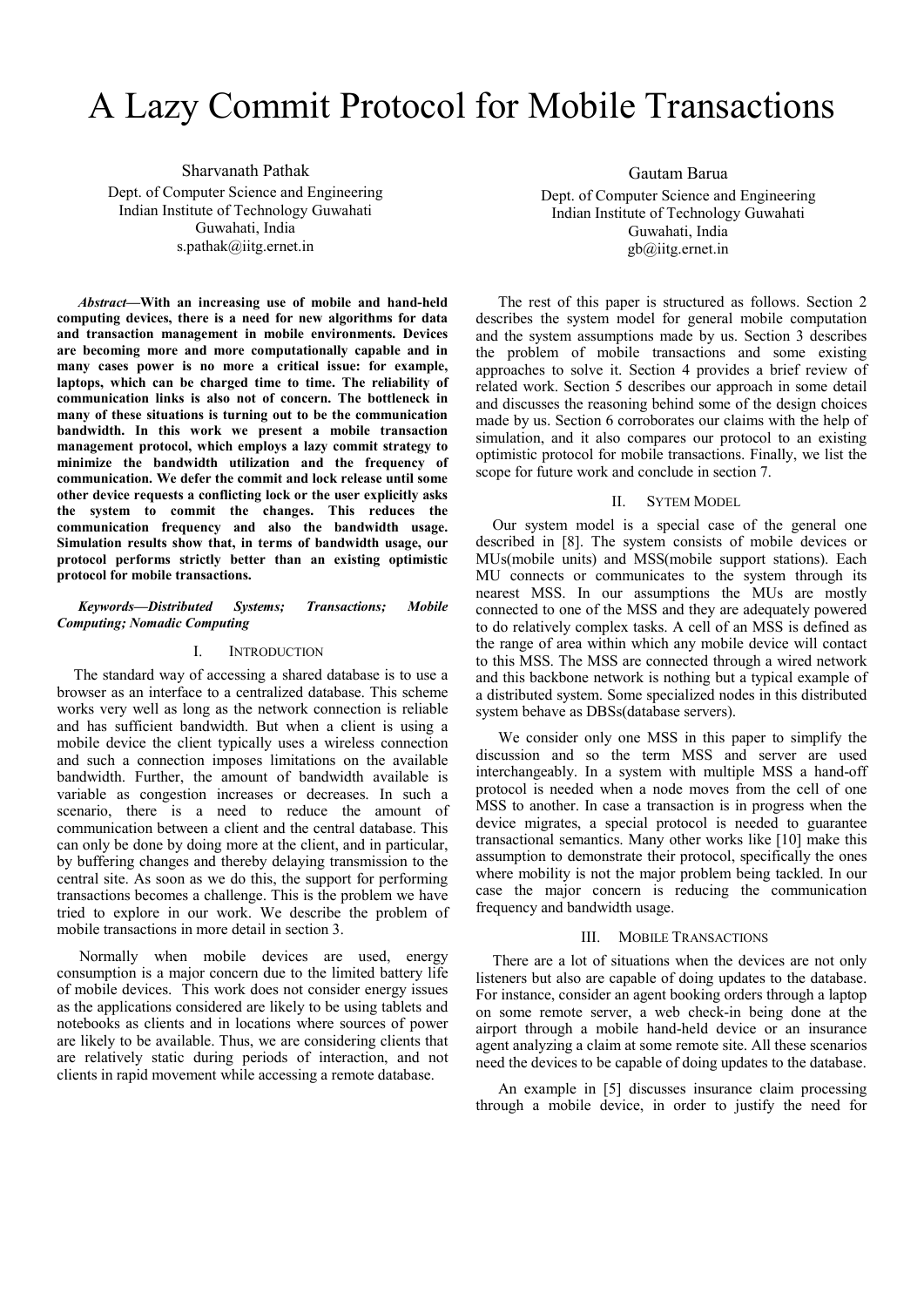transactional guarantee and disconnected operation in case of mobile transactions. As suggested in the paper, the disconnections might be of two types: voluntary, to save power (which is not our major concern) or involuntary. According to our system assumptions, disconnections should be rare but we do handle such rare disconnections. A common approach is submitting a command to the server, and code is executed there. This is typically what happens when we do updates by filling HTML forms through mobile browsers. Submitting work to the server is a good idea when the connection is fast and predictable.But we assume that our connections do not give good response time always. Moreover, there are situations when this approach increases the complexity of interactions. Let us consider an agent who shows some market price for my belongings and then sells them from his mobile device. Clearly he needs the two steps to be done atomically and in isolation. It won't be acceptable if the agent tells me some price and in the next step, when he actually sells, the price declines and I get less. Sending isolated commands as is normally done through browsers might not be a feasible solution in such general situations, because we need some user interaction between the two steps. We can handle the problem by using locks at the server and by using cookies, but all of us have experienced the frustration of doing an online booking through an erratic internet connection. Time-outs and restarts take place frequently. So a solution where some of or all of the data can be kept and handled locally, even if temporarily, has merit.

## IV. RELATED WORK

The following are some of the existing approaches in the area of mobile transactions:

- An optimistic approach for concurrency control is described in [12]. The protocol describes how caching and an optimistic approach can be used to achieve serializable schedules. Invalidation reports are periodically broadcast; a device does the transactions locally; if it doesn't have required data in its cache it requests the MSS. If the data is newer (belongs to the next invalidation than the other in this transaction) or on submission to the MSS it conflicts with other concurrent data items, the transaction is aborted and redone. The benefits of this approach are limited bandwidth usage by limiting the period of invalidation report and more responsiveness, as there is no need of locking. The cases of disconnections are also very naturally handled. Perhaps the single biggest disadvantage of this approach is, aborting and redoing a transaction is very costly in mobile environments.
- Pessimistic approaches which lock the data items and locally commit the data. Our approach is based on these lines. These approaches are generally criticized because of the blocking in case of a disconnection. Our algorithm minimizes this blocking and at the same time argues that this approach with a slightly different idea can be used in many scenarios to minimize bandwidth usage.
- The scheme in [2] considers a scenario where there are both fixed and mobile clients. Due to variability in

bandwidth in mobile clients, locks may be held for relatively longer periods by such clients. It proposes an adaptive 2PL scheme that lowers the priority of mobile clients in case there are competing fixed clients. While the paper does consider bandwidth constraints in mobile clients, the solution is not applicable to an all-mobile client system.

- Clustering is used in [10,7] to merge commits and provide better responsiveness, where reads and writes are of two types: weak and strict. The weak read and writes are local to a cluster, and each cluster maintains a weak copy of the data and makes writes immediately visible. The strict reads are to the globally consistent state for all the clusters. The weak writes are merged with the strong writes if there are no conflicts. In case of conflicts the operations might have to be roll-backed and redone. In this case the propagation of weak writes can be combined or even deferred if some amount of inconsistency is acceptable, thereby saving the bandwidth utilization. This system is useful when weak reads and writes can be allowed by the application.
- Kangaro [5] transactions answer the issue of migration of MTs from the cell of one MSS to another, while a transaction is in progress. The system uses split transactions [11] to split a transaction at points where it is possible and completes rest of the transaction at the next MSS. It does not handle the issue of reducing communication between a client and the server.
- Cedar [13] was developed at CMU. It is an optimistic approach which allows clients to store a substantial part of the database and which includes mechanisms to synchronize the client and server databases. It uses Rabin fingerprinting at row boundaries to create checksums to detect changes. It does not address the issues of fine granularity locking that we consider. Their scheme is not going to be feasible for large databases.
- Gray et al. [6] compare several strategies for transaction propagation and conclude that the lazy-commit approach is the one that scales well and fits into mobile environments.
- Mahajan et al. [9] study a similar problem to ours, but they propose grouping of client updates and so they consider how to send the update log cheaply to the server by grouping updates from a set of clients.
- Goldrush [4] discusses a lazy commit strategy, wherein the devices might go off-line in the middle of a transaction and commit later when they become online.

# V. THE LAZY COMMIT PROTOCOL

# *A. Our Approach*

As argued in the previous sections, communication is emerging as the bottleneck for mobile environments in today's scenario. Thus, we have optimized our design to reduce bandwidth usage. We also assume that disconnections in the system are rare. Our approach is to allow the transactions to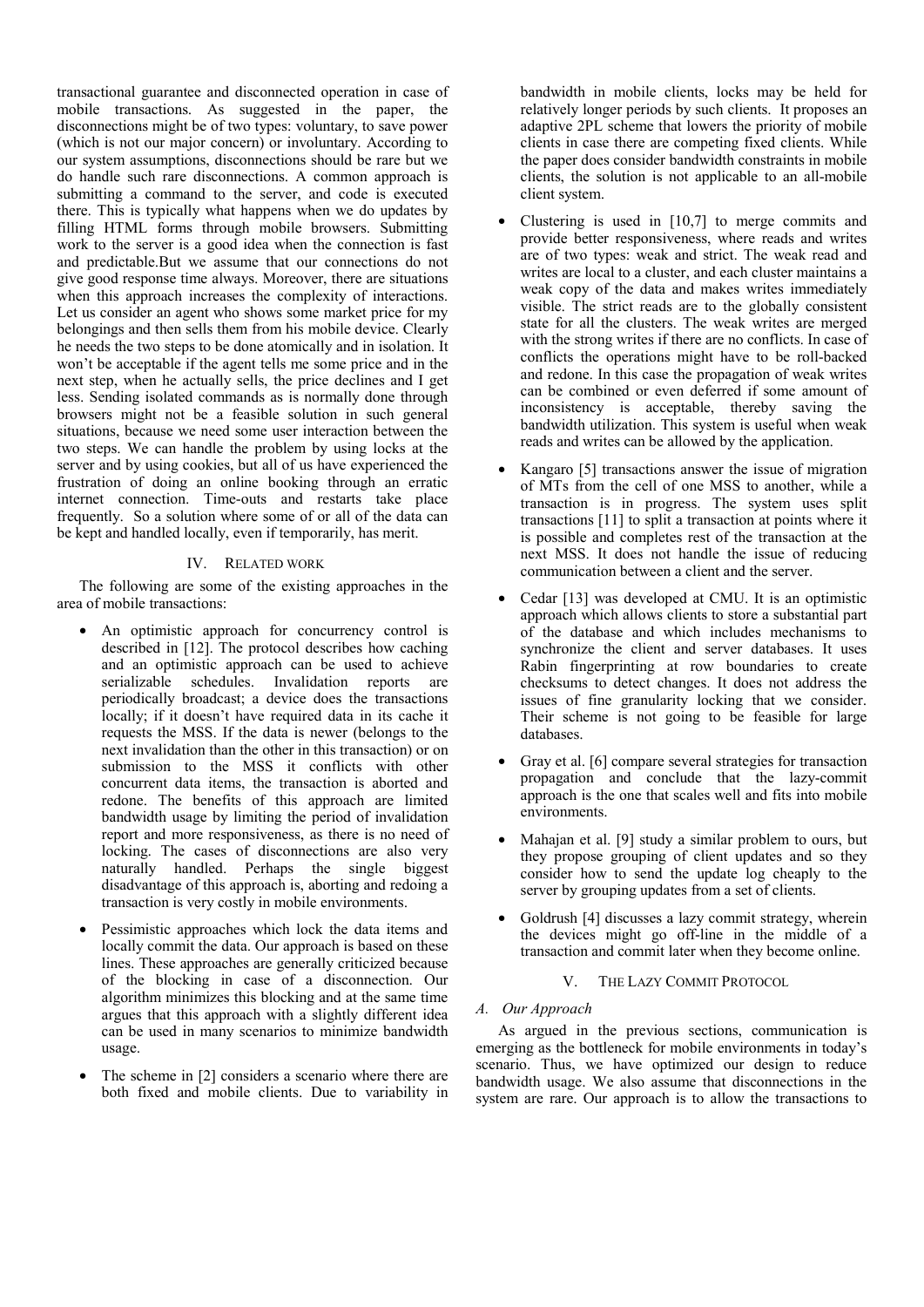operate locally for long durations, and to acquire global locks on the corresponding data items to handle concurrency. This reduces communication frequency, as we do not need to ask for locks, which are already held. The locks are released lazily, which happens when another transaction needs a conflicting lock. Before the locks are released the local commits are made permanent by sending the final commit logs (which is a collective effect of several local transactions) to the DBS (database server).

# *B. The protocol*

In the following sections we provide a complete description of the protocol. All the mobile clients run a **local transaction manager (LTM)**. The **global transaction manager (GTM)** runs on the server and manages the actual consistent global state, global commit logs and global locks. Note that we do not talk about multiple MSS because the protocol is not designed to answer mobility issues. It will of course be worthwhile to extend the protocol to handle mobility for a practical implementation.

**LTM (local transaction manager):** The transactions are executed locally at the mobile devices and the LTM manages all the local DBMS(database management software) issues. In addition to these, a LTM also coordinates the interactions with the GTM and manages the necessary metadata. We have assumed that 2PL is used for concurrency control, which is the dominant protocol in commercial databases.

Following are the data structures that a LTM manages (other than what is needed for local database management):

- A list of all the global locks held, together with the information about the last transaction(s) that have held these locks (last is defined by the serialization order: if two transactions which have held the locks are not serially ordered both are stored) and have locally completed.
- It maintains a reverse serialization graph for all the transactions, which have not been globally committed. The graph is a DAG (directed acyclic graph) and is defined as follows:
	- o A node for each local transaction, which has not globally committed.
	- o An edge from  $T_i$  to  $T_i$ , if an action of  $T_i$ precedes and conflicts with one of Ti's actions.
- The commit id for the last global transaction it committed. These ids are globally unique, so they can be maintained in the form: Client-id  $+$  commit id., where commit id is a monotonically increasing sequence number.

 **GTM (global transaction manager):**The GTM keeps track of the commit logs, database state and global locks. Following are the data structures that it maintains:

- For each lock: the mobile device which currently holds it and which commit identifier released it last, if it was not preempted.
- For each active global commit operation: a global commit descriptor is stored which contains the following fields:
	- o The global commit id.
	- o The active commit ids it depends on (what we mean by depends will become clear when we discuss what happens when a commit request comes).

 Note that the commit is not an atomic step here, because we grant a lock to a requesting device before the commit operation of the transaction, which last held the lock, gets completed. In order to guarantee the ACID properties we have to maintain these data structures.

## **The LTM logic:**

- Client initiated commit request: This logic is invoked in response to a request to globally commit a transaction  $T_i$ , which has been locally completed, is submitted to the LTM.
	- $\circ$  The closure of T<sub>i</sub> is calculated. These are all the operations reachable from  $T_i$  in the reverse serialization graph. The global commit log, which is a collection of the local commit logs of all these transactions, is calculated.
	- o The LTM sends the commit log with the next global transaction ID for this device. The log might be large so it is sent in chunks and with each chunk the information of locks that can be released after the log is written to the database, is also sent. We call these chunks and lock release information, the commit-log pages. An implementation issue here is, which global locks should be released on client initiated commit: usually among the locks related to this commit, only those locks should not be released which are very often accessed by this client.
- Local lock acquire request: This logic is invoked when a request for a read or write lock is submitted to the LTM by a local transaction.
	- o The LTM checks whether the lock is already present with it.
	- o If yes it uses the standard DBMS strategy for lock allocation. Otherwise it sends an acquire/upgrade request to the GTM. After getting the lock it uses the standard DBMS strategy for lock allocation.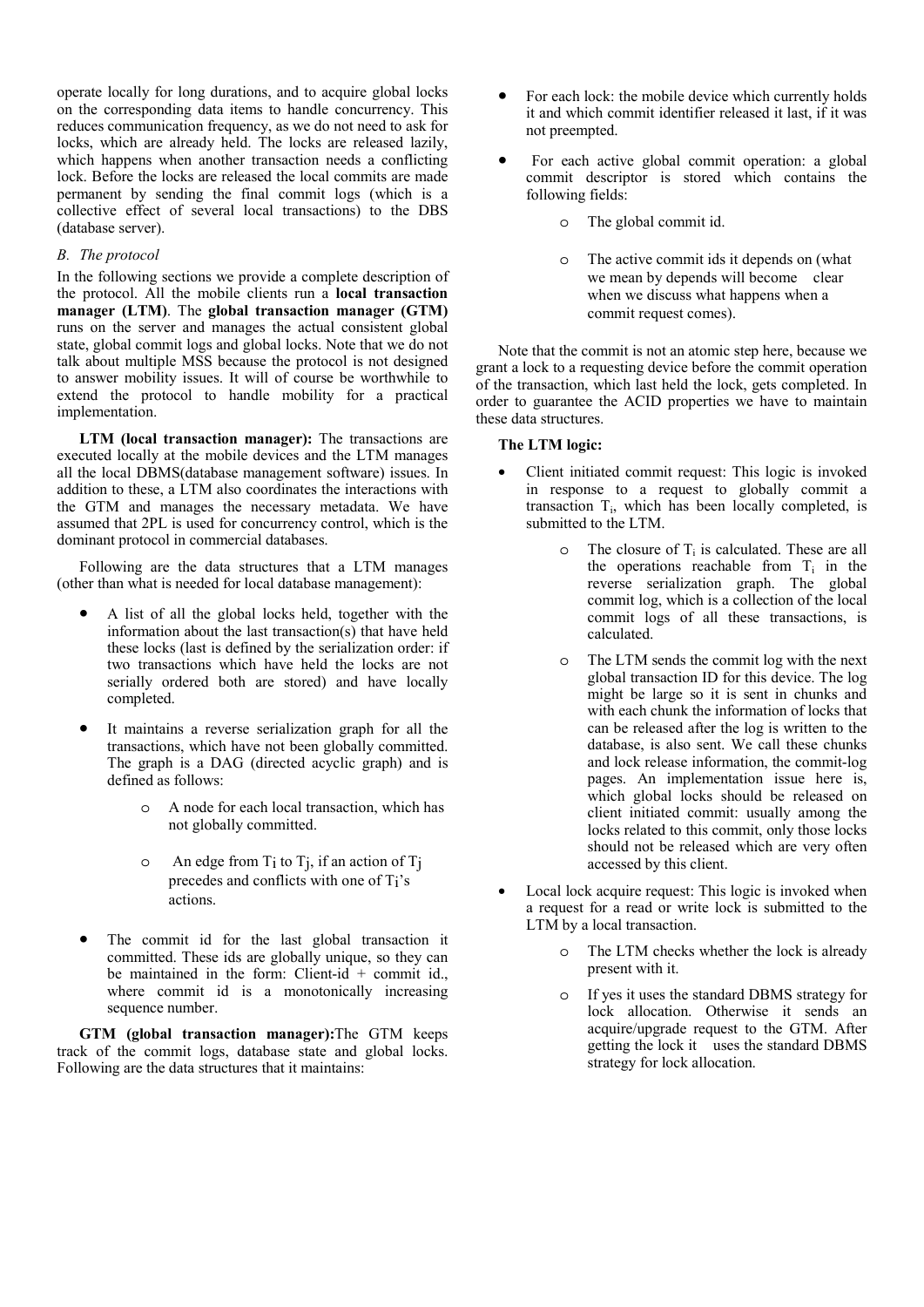- Local lock release request: This logic is invoked when a request to releasea read or write lock is submitted to the LTM by a local transaction.
	- o The LTM frees the lock and is ready to allocate it to other local transactions. It does not free this lock globally and keeps it until a global release requestfor the lock arrives or a global commit frees the lock.
- Global lock release request: This logic is invoked when the GTM issuesa request to release a lock to a LTM holding it.
	- o If the client does not release the lock in a specified time-out period the GTM will preempt the lock and any active transactions of this device, which hold the lock or are dependent on these lock holders, will have to be rolled back and recovered.
	- o Any local transactions, which hold the lock and have not committed are aborted by the LTM. The LTM finds the last transaction Ti, which held this lock and has locally completed. It commits Ti with a procedure similar to the one for client-initiated commit.
	- o When the commit is done in response to such a release request, the log page for the requested lock is sent to the GTM at the earliest. If a commit for the requested lock is already in progress, then no action is taken, but again the log page for this lock should be sent at the earliest. This is done so that the GTM can allocate this lock early and the blocking time of the requesting transaction is minimized.

# **The GTM logic:**

- Commit request: This logic is invoked when a commitlog page arrives from an LTM.The GTM checks whether some of these locks have been preempted:
	- If yes, abort message is sent to the client with information on the pre-empted locks.
	- o Otherwise, a commit-log descriptor is made for the first commit-log page of a commit id. As described earlier these commit ids are globally unique and are assigned by the clients. It writes the logs and whenever it processes a log page (as defined in the LTM commit request handler) it releases the associated locks. If the write lock is not held it responds with an illegal write message. When a commit is in response to a release request, the requested lock should be released at the earliest in the log pages. When a commit is completed, the id of the transaction must be removed from the "depends" list of any commit descriptors.
- Lock acquire request: This logic is invoked when a write lock-acquire request arrives from an LTM.
	- o If any conflicting locks are held by some client(s), they are sent a lock release request. After the time-out period, if all the conflicting locks are released then the lock is assigned directly; otherwise the conflicting locks are pre-empted. If any active commit descriptors hold these pre-empted locks they are aborted.
	- o When a lock is granted without an abort, the previous lock holders' commit ids are added to the "depends" list of this commit operation's descriptor, if the commit has not already completed.
- Aborting global commits: This can happen because of a timeout from the client after a commit of that client has begun. It can also happen if an LTM explicitly aborts after the commit starts. Such a message may arrive from an LTM after release of locks because the commit of the transaction holding the locks could not be done. As a third case this can happen for a transaction  $T_i$  in response to the abort of a transaction Tj on which Ti depends.
	- o Any locks released by the commit descriptor are set to the preempted state.
	- o The commit is undone. Any other commit descriptors, which depend on this commit operation, are also undone.
	- o Any connected devices are informed so that they can redo these transactions early.

## VI. OPTIMIZATIONS

In this section we discuss some simple optimizations, which can be applied for an efficient implementation of the protocol.

**Caching & Replication:**As mentioned, a standard way to increase responsiveness, in the face of low bandwidth wireless connections, is caching. Our caching mechanism uses invalidation messages similar to the one described in [3]. We maintain a version number for each data entry.

- Replication: The devices store a lot of relevant data locally. The Server broadcasts an invalidation message on writes, together with updated values and a version number, periodically. When a client tries to acquire a lock, it gets the version number for that row or table or index piggybacked with the response. If the version number of the stored copy is not the same as that of this one it has to fetch the latest copy.
- Caching: We don't need invalidation reports at all. because if the entry is locked locally there is no chance of updates and if the lock is already released the version number will be piggybacked with the lock response.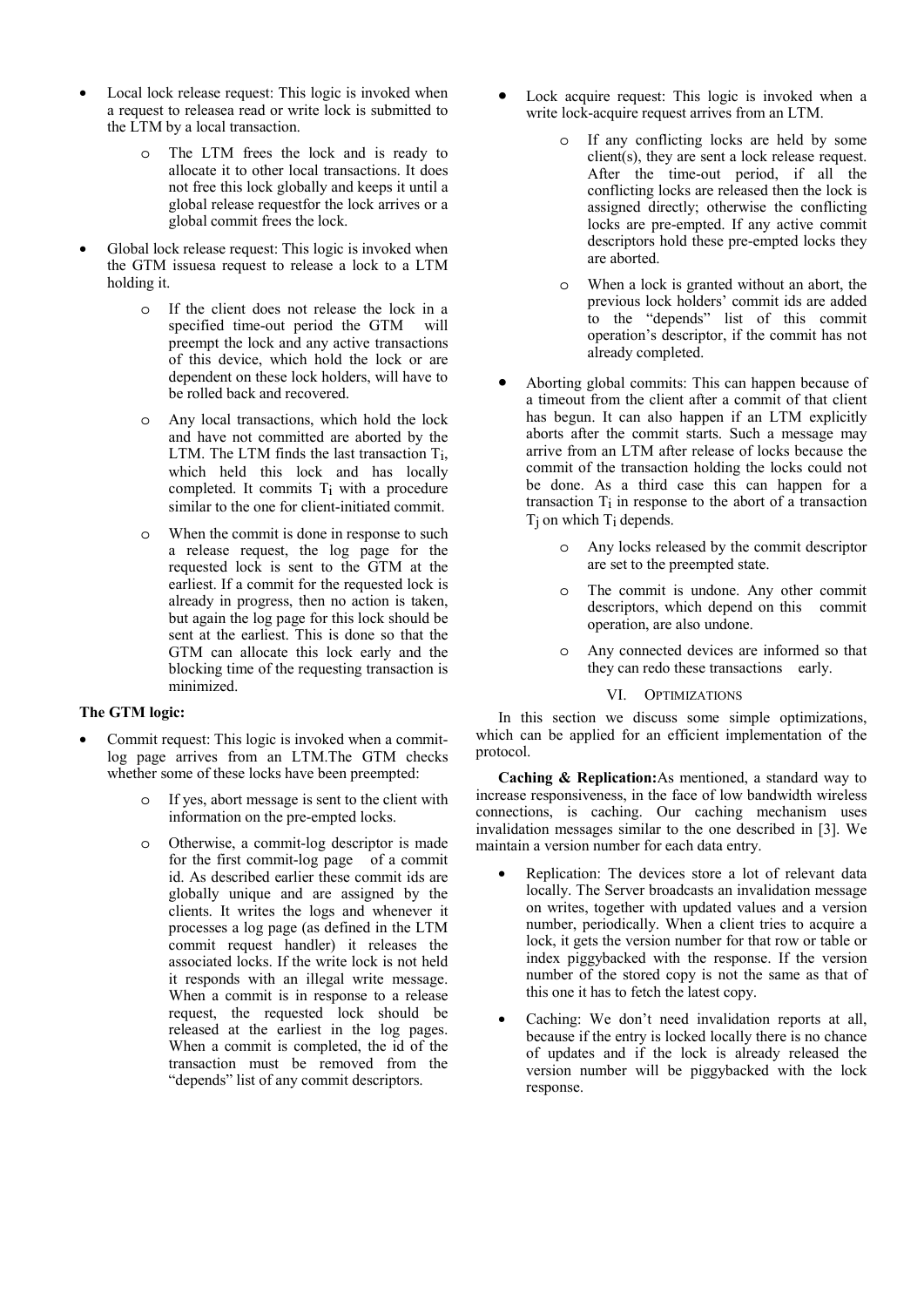**Client Initiated Commit**: As the protocol states, transactions remain locally completed for long durations and are globally committed on a lock request. The actual value of this duration is an implementation issue. So even if there are no lock requests a locally completed transaction might be committed globally if the held entries are not being locally used for long durations. This will avoid unnecessary locking of entries. It will also improve the reliability of the system. Clients may also need to ensure that their changes have been pushed to the server at certain times. As an optimization, this client initiated commit should be done when the connectivity is good, as there is an inherent variability of connectivity in a mobile environment.

**Clustering**: The settings for which we proposed the protocol was primarily where the clients access a disjoint set of pages and there is a fair amount of overlap in their access, so we keep them locked for longer durations. We can employ clustering to ensure that this overlap happens among the nodes of a cluster. The cluster head holds the locks and releases them lazily. If there are many nodes in a cluster the probability of overlap and no contention increases, whereas the communication overhead for lock acquire is low within a cluster.

# VII. PERFORMANCE EVALUATION

In this section we study the performance of our protocol using simulation and analytical evaluation. We found that our protocol performs reasonably well as compared to an existing optimistic protocol [12] and strictly better than the naive 2PL version, under the given system parameters and assumptions.

#### *A. The Evaluation Model*

We simulated the protocols under several relevant assumptions. As we have already discussed, we make the assumption of only one MSS, because the question we want to answer is bandwidth usage and not mobility. We have simulated the system on an Intel i7 machine with 4GB memory, running Mach OS X 10.6.6. The entire simulation is done in C++, which compiles using g++ version i686- appledarwin10-g++-4.2.1 and no network simulator is used. We haven't used any network simulator primarily because we aren't interested in the network related events like mobility, disconnections etc. If at all, we might be interested in disconnections to show our protocol handles them, but this is only for correctness verification and not for performance comparison. The correctness appears to be rather trivial in our protocol. Before we move on, let us recall the system model we are motivated by: clients operate with very little contention with other clients, and there is a fair degree of overlap of operations among the transactions of a particular client.

# *B. Evaluated Protocols*

The naive 2PL protocol: This is the naive 2-phase locking based protocol. It suffers from several limitations, like communication overhead, unnecessary blocking, etc. This is used only to provide a reference point. For the given evaluation parameters it is easy to see that the total size of logs transmitted will be CT WS and the number of messages exchanged will be 2 C T. For each transaction we have two messages, one for acquiring all the locks and one for submitting the log.

- The optimistic protocol: This is the optimistic protocol discussed in [12]. We have simulated it using threads as discussed earlier. We did not implement caching, but that doesn't make any difference, as the comparison is done with a non-caching based version of our protocol. The caching mechanisms for this protocol is very similar to ours, hence it is justified to use the respective non-caching based implementations for performance comparison.
- The lazy commit protocol: Here we analyze the protocol presented in this paper. We have done the exact implementation of the protocol described in section 5.2. As described earlier we do not implement caching. We have not implemented the other optimizations as well, which are discussed in section 5.3.

## *C. Variation with P0, the probability of no contention.*

Here we describe the observations we got by varying the parameter P0. As expected the size of logs transmitted as well as messages sent should decrease by increasing this parameter, because the contention reduces. The size of the log in our protocol reduces even more rapidly because the overlap among the trans- action of same client also increases with increase in P0 as shown in figure 1. Note that the size of database we use in our simulation might appear to be small, but as suggested in [1] this is a common practice in databases to get the results in reasonable time. Figure 1 shows the performance, with the evaluation parameters:  $C = 5$ ,  $T =$  $10$ ,  $WS = 10$ ,  $DB = 660$ .

An important point to notice was, in some cases we get total messages sent for a client to be even less than T. This can be attributed to the cases where all the locks needed are locally available and there are no extra messages for some transactions. Therefore, if the nature of application very closely obeys our assumptions, we might even outperform the existing protocols in terms of both the message complexity as well as the size of logs transmitted. It is important to note that the total size of logs transmitted in our case is better than the 2PL even with reasonable contention.

## *D. Discussion*

As the experiments demonstrate, we perform better than the existing commit protocols for mobile transactions in terms of the total size of logs transmitted. In terms of messages sent we perform worse than the optimistic protocol, as thenumbers suggest, but this also depends on the invalidation report period, and we have assumed it to be the minimum possible for the optimistic protocol.

An important point to notice was, in some cases we get total messages sent for a client to be even less than T. This can be attributed to the cases where all the locks needed are locally available and there are no extra messages for some transactions. Therefore, if the nature of application very closely obeys our assumptions, we might even outperform the existing protocols in terms of both the message complexity as well as